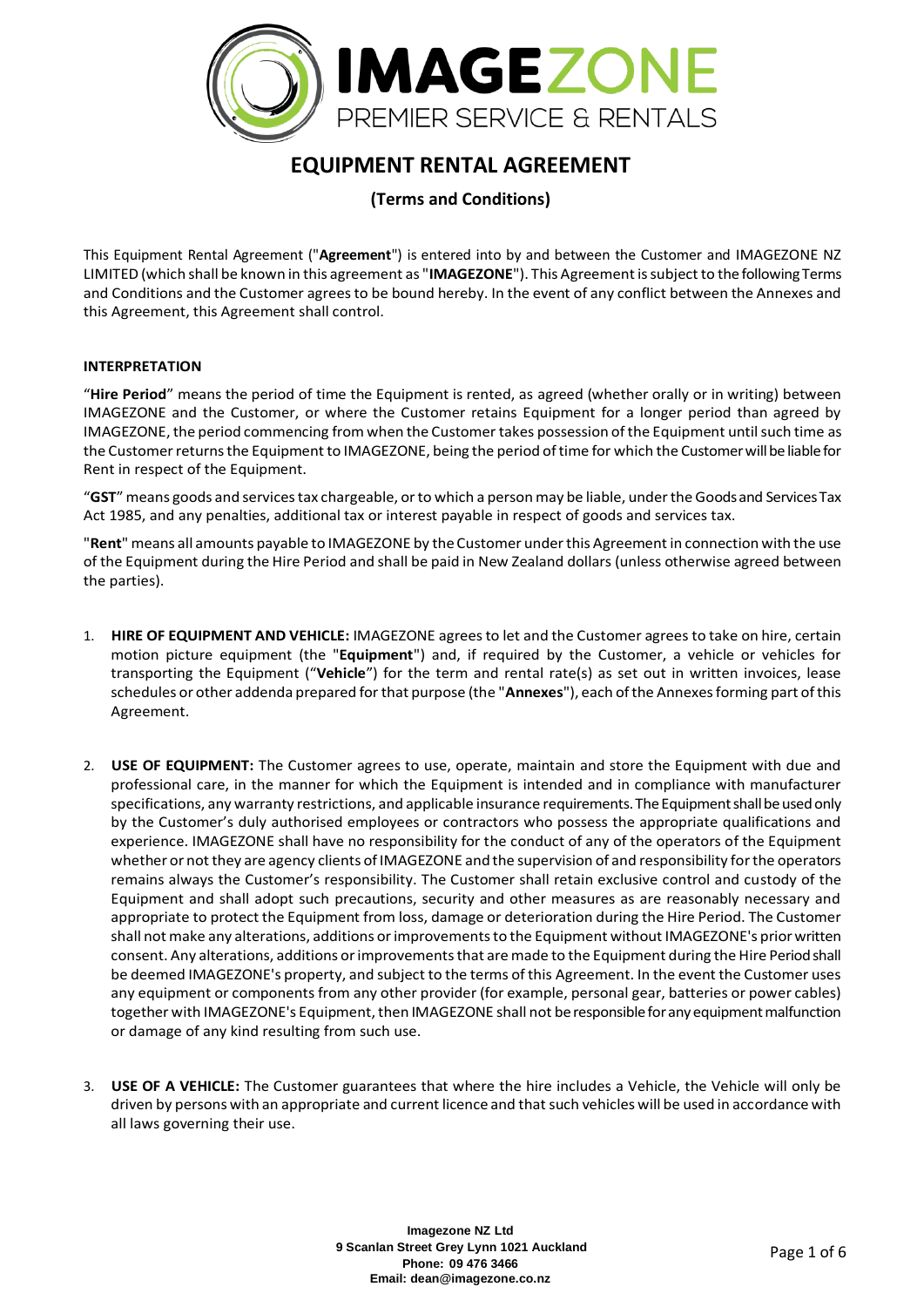

- 4. **HIRE PERIOD:** The Hire Period shall commence on the date that is agreed between the parties that the Equipment be collected, or the date when the Equipment is in fact collected, from IMAGEZONE (whichever is earlier) and shall continue until the date that is agreed between the parties that the Equipment be returned, or the date when the Equipment is in fact returned, to IMAGEZONE (whichever is later).
- 5. **RENT:** The Customer shall be liable for Rent payable to IMAGEZONE under this Agreement in respect of the duration of the Hire Period. Unless otherwise specified in writing, full daily rates shall be charged for each day or portion of the Hire Period thereof (Sundays and holidays included) that the Equipment has not been returned. A full day's rental will be charged for any Equipment not returned by 10:00 am. Unless otherwise agreed by IMAGEZONE, cancellation of any booking of Equipment within 24 hours of the commencement of the Hire Period will incur a cancellation charge of up to 100% of the Rent payable for the term of the Agreement. IMAGEZONE reserves the right to alter its rental rates without notice.
- 6. **PAYMENT:** The Customer's obligation to pay the Rent is absolute and unconditional. IMAGEZONE will provide invoices to the Customer setting out the Rent required to be paid in relation to the rental of the Equipment under this Agreement. Payment is due on or before the due date as stated on the invoice. Late payment of Rent under this Agreement shall incur a late fee of 10% percent (of the total Rent payable) for every month (or part thereof) that Rent is due and not paid. Minimum late penalty fee is \$50 plus GST. The Customer shall pay the Rent, net all applicable charges and without offset of any kind. The Customer is responsible for the payment of all applicable taxes including GST, transport charges, duties, levies, broker fees and all other costs occurring from or resulting from the Customer's rental of the Equipment under this Agreement.
- 7. **DELIVERY / RETURN OF EQUIPMENT:** The Customer is responsible for the collection and return of the Equipment, excluding where prior alternate arrangements have been made with IMAGEZONE. Delivery/risk of the Equipment is deemed to take place/pass at the time the Equipment is placed on the vehicle or with a carrier which is to take it from IMAGEZONE's place of business to the Customer's specified location. IMAGEZONE has discretion as to the mode of delivery and the Customer must, at all times, bear the risk and the cost of delivery. The Equipment will be deemed to be free from damage and defects at the time the Customer takes possession unless otherwise agreed. IMAGEZONE is not responsible for any delay or default by the Customer, the carrier, or any third party in the pickup, delivery, shipping or storage of the Equipment. The Customer shall return the Equipment at its own expense to IMAGEZONE's place of business in the same condition in which it was received by the Customer, subject to reasonable wear and tear. If additional technical checks or internal cleaning are required, the Customer will pay for such work.
- 8. **OUT--OF--COUNTRY USAGE:** Unless otherwise provided in this Agreement, the Customer shall not remove the Equipment from New Zealand without IMAGEZONE'S prior written consent.
- 9. **STORED DATA:** The Customer agrees to ensure that the Equipment is returned to IMAGEZONE clear of all content or other data of any kind acquired during the Hire Period, such that the Equipment is returned in a state that is suitable for subsequent immediate hire following the Hire Period. The Customer is solely responsible for protection and back up of the Customer's data and IMAGEZONE has no obligation or liability for taking, or failing to take, any action with respect to such content or data, including maintaining or safe guarding any content or data that may remain on or within the Equipment following the Hire Period, including in relation to confidentiality.
- 10. **INSURANCES:** By entering into this Agreement, the Customer agrees to hold the following insurances:
	- a) Property: The Customer shall provide and maintain all risk property insurance covering all Equipment rented hereunder for full replacement cost ("new for old", without deduction for depreciation or allowance for alleged "betterment") and loss of rental value, for the duration of the Hire Period, including any damage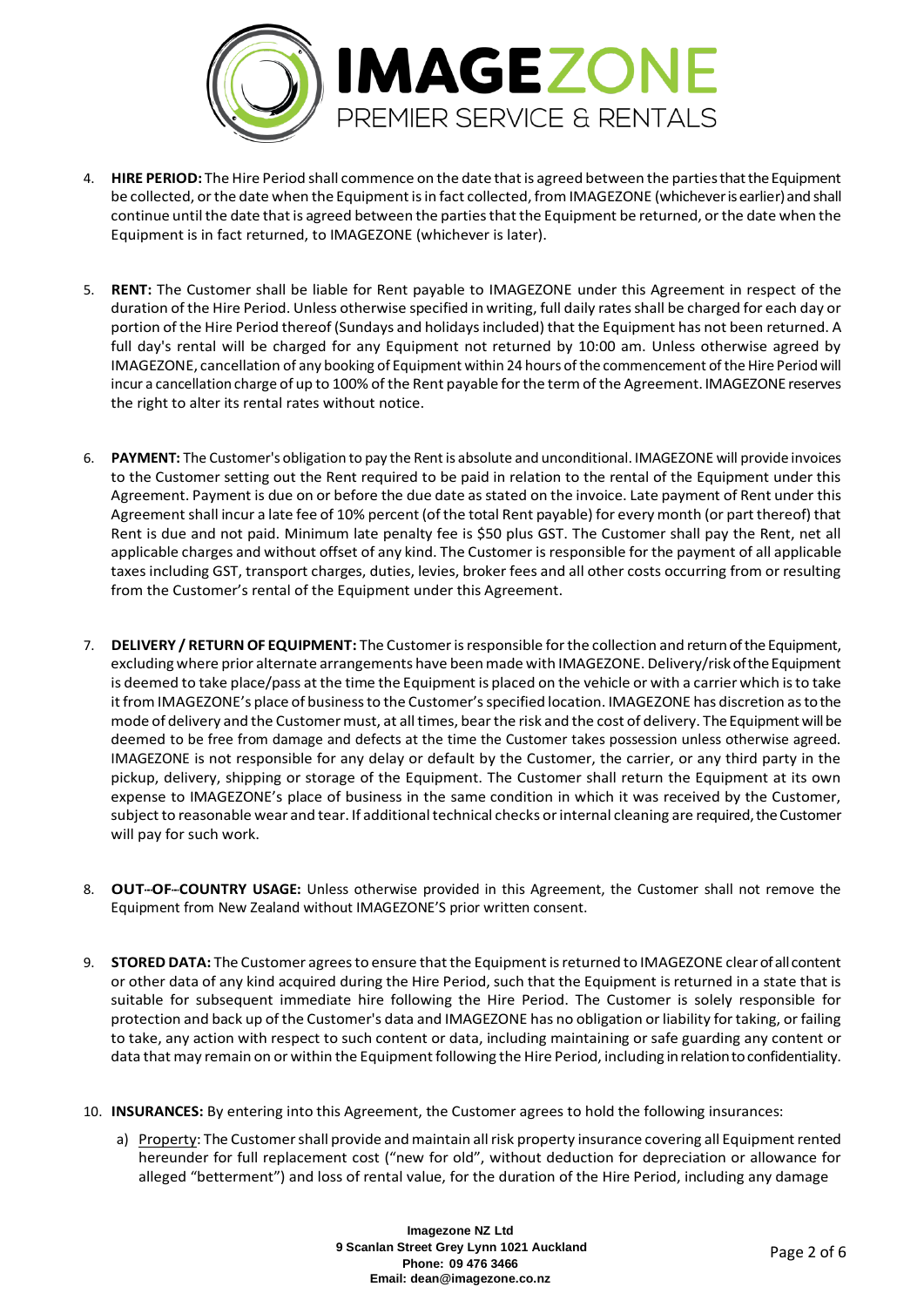

caused while the Equipment is being tested or used by the Customer's agents or employees, or is in transit or storage. The insurance shall name IMAGEZONE as loss payee, and expressly provide that IMAGEZONE's rights shall not be affected by any act or neglect or breach of condition by the Customer. Insurance shall cover all risks of physical loss or damage, including risks of mobile operation (such as airborne, aquatic, or vehicular use) and loss from unattended vehicles.

- b) Liability: The Customer shall at all times maintain liability insurance for property damage and bodily injury, including contractual liability. The Customer shall name IMAGEZONE as an additional named insured on all liability insurance. IMAGEZONE provides no liability insurance coverage for any equipment.
- c) All Policies: All insurance required by this Agreement shall be written by insurers licensed to do business in New Zealand, with experience insuring film production, and/or having a "Best's" rating of not less than B+\VIII. The Customer shall provide IMAGEZONE with a Certificate of Insurance before any Equipment is rented. No insurance will be cancelled during this Agreement, nor may any be materially modified or reduced upon less than 30 days prior written notice to IMAGEZONE. They must cover any hire charges incurred while Equipment is lost, damaged or destroyed.
- d) Company Risk Option: Where requested by the Customer, IMAGEZONE may agree to arrange appropriate property insurance. In this case the Customer shall be liable to pay an insurance waiver fee of 10% of the Rent charged in respect of the hire, with a minimum fee of \$50 plus GST, which shall be added to the Customer's invoice. In all cases the Customer must pay any excess, deductible or exclusion and applicable premium in relation to each and every claim in relation to this Agreement.
- 11. **TITLE:** IMAGEZONE shall retain title and ownership of all Equipment throughout the Hire Period. The Customer agrees not to remove or cover IMAGEZONE's identification or allow it to be covered or removed from the Equipment. The Customer will not lend or sub--hire the Equipment to any other person or persons.
- 12. **SCREEN AND OTHER CREDITS:** The Customer shall give IMAGEZONE screen and/or other credits as specified by IMAGEZONE, and in no less than the same form, size and manner given to other suppliers or service providers. IMAGEZONE shall have the absolute right to publicise the use of its equipment in the production subject to this Agreement.
- 13. **NO WARRANTIES / RESPONSIBILITY:** By its inspection, waiver of inspection, and/or acceptance of delivery of the Equipment, the Customer accepts the Equipment as fit for the purpose intended, and waives any claim that may suggest otherwise except for any latent defect that is not apparent on delivery. To the fullest extent permitted by law, the Equipment is rented without any express or implied warranties or guarantees of any kind, including but not limited to implied warranties of merchantability, against interference or infringement, or that it will be fit for any particular purpose or performance. IMAGEZONE assumes no responsibility for any actual or consequential damage resulting from or associated with the performance or non--performance of its equipment after it has left IMAGEZONE's custody and control, whether the alleged failure is caused by the Customer, its personnel, or any other party, entity or cause.
- 14. **RISK OF LOSS OR DAMAGE AND INDEMNITY:** The Customer assumes all risk of loss or damage to the Equipment or resulting from its inspection, shipment, or use for the duration of the Hire Period. The Customer hereby indemnifies and holds harmless IMAGEZONE, including its owners, directors, agents and employees, from and against any and all loss, damage, claim, or liability of any kind or nature whatsoever, including legal expenses, arising from the condition (including, without limitation, latent and other defects), use, or operation of the Equipment, or any malfunction of any kind during the Hire Period. This indemnification shall survive this Agreement for any and all causes or events arising during its term.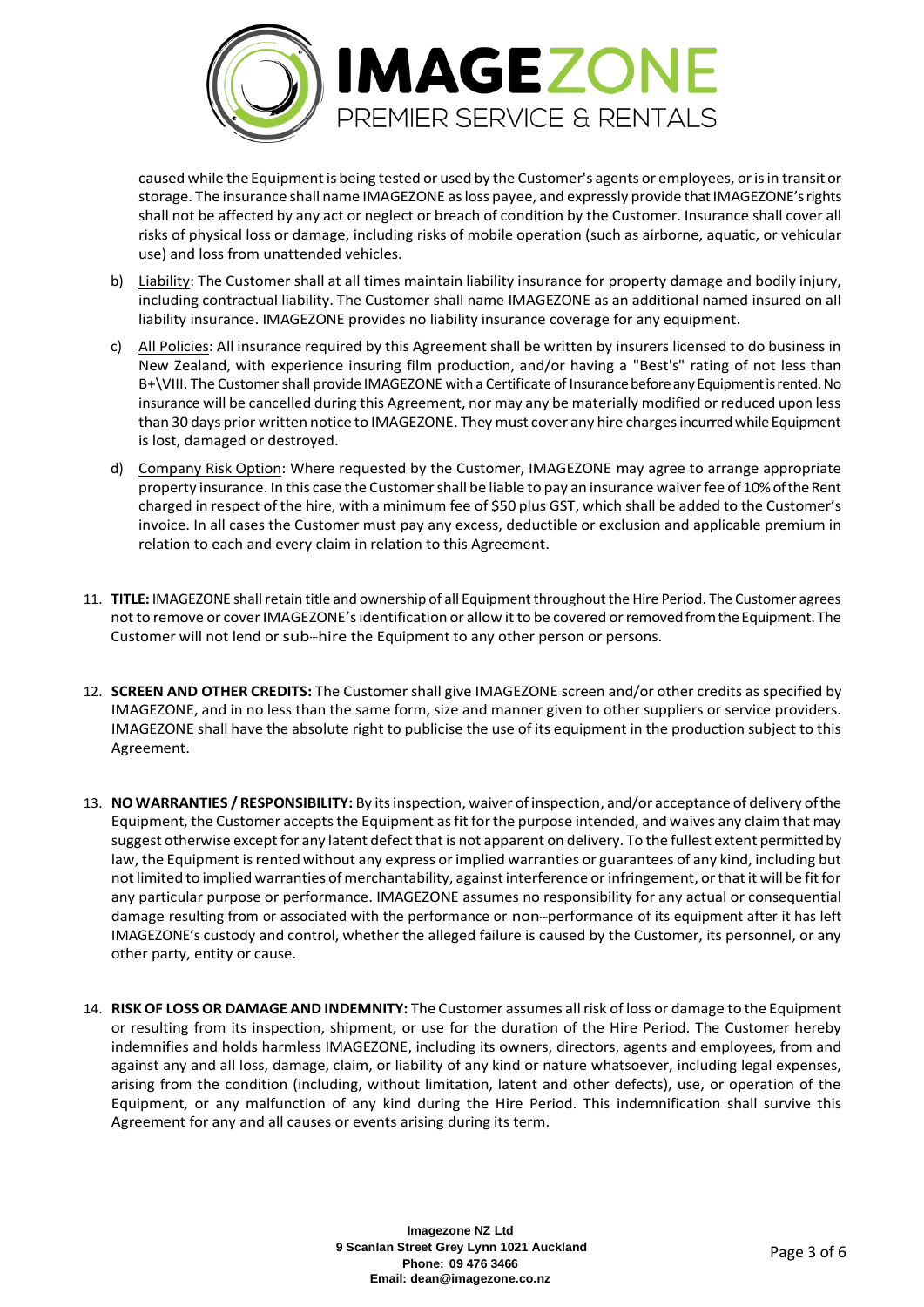

- 15. **CUSTOMER'S EXCLUSIVE REMEDY:** The Customer will immediately notify IMAGEZONE if any item of Equipment is found not in working condition, and shall return any such Equipment to IMAGEZONE at the Customer's sole cost and expense. IMAGEZONE shall use reasonable efforts to repair or replace any Equipment which was damaged or defective before delivery or, at IMAGEZONE's option, refund any Rent for such items based pro rata on their rate as set forth in the Annexes. IMAGEZONE assumes no liability for the performance or non--performance of Equipment.
- 16. **INSPECTION BY IMAGEZONE:** IMAGEZONE may inspect rented Equipment at any time, and the Customer shall provide IMAGEZONE with access to the Equipment's location. Any breach of this provision shall be deemed a material breach of this Agreement, and entitle IMAGEZONE to any of its remedies herein.

#### 17. **LOSS AND DAMAGE:**

#### **(A) Equipment**

- a) Repair: The Customer will be responsible for all repair costs for any damaged or malfunctioning Equipment. If any item of Equipment is returned in damaged or non--working condition, the Hire Period shall be deemed to be extended by the shortest time reasonably necessary to repair such malfunction or damage or to replace the Equipment. The extended Hire Period shall apply only to the damaged or malfunctioning item, unless it forms an essential component or part of other Equipment (in the discretion of IMAGEZONE). IMAGEZONE reserves the right to charge the customer for this extended rental period. Rent due pursuant to this clause shall accrue at the initially contracted rate.
- b) Replacement: IMAGEZONE alone shall determine whether an item of Equipment is eligible for repair or whether it is considered to be so damaged that it must be replaced. If any item of Equipment is lost, stolen, damaged beyond repair, destroyed or otherwise not returned to IMAGEZONE for any reason, the Customer shall pay to IMAGEZONE the full replacement cost of such Equipment or the closest comparably equipped model("new for old", without deduction for depreciation, credit for "salvage value", or allowance for alleged "improvement", in addition to Rent accrued at the time of actual replacement, or for any extension of the Hire Period which occurs as a result of said damage, destruction or loss). IMAGEZONE may apply rental payments, advances or deposits obtained from the Customer to the cost of repair or replacement of lost or damaged Equipment at its sole discretion without waiving any of its other rights under this Agreement.
- c) Other: The Customer shall remain primarily liable for the cost of Equipment repair or replacement including related costs e.g. shipping, customs, labour, and shall pay IMAGEZONE's invoices for the same when due, without delay. The Customer shall bear sole responsibility for seeking a recovery from its insurer for any of IMAGEZONE's repair or replacement costs.
- d) The Customer shall not allow the Equipment to be used on any abnormal or hazardous assignment without prior written permission of IMAGEZONE. This includes but is not limited to environments where the equipment could be affected by atmospheric or environmental corrosion, including volcanic or salt laden atmospheres, sandy, dusty, salt water or fresh water environments, and on boats or over water.

### **(B) Vehicle**

- a) Where the damage is covered by IMAGEZONE'S insurance, the Customer is liable for an excess fee of \$1,750, unless they have purchased Reduced Insurance Cover from Imagezone:
- b) Where the Customer has purchased Imagezone's Reduced Insurance Cover then the Customer is liable for an excess fee of \$500, unless;
	- (i) If the driver of the Vehicle is between the ages of 21 and 24 years old the excess fee will be reduced to\$1,000.
	- (ii) If the driver of the Vehicle is under the age of 21 the excess fee will be reduced to \$1,200

**Imagezone NZ Ltd 9 Scanlan Street Grey Lynn 1021 Auckland Phone: 09 476 3466 Email: dean@imagezone.co.nz**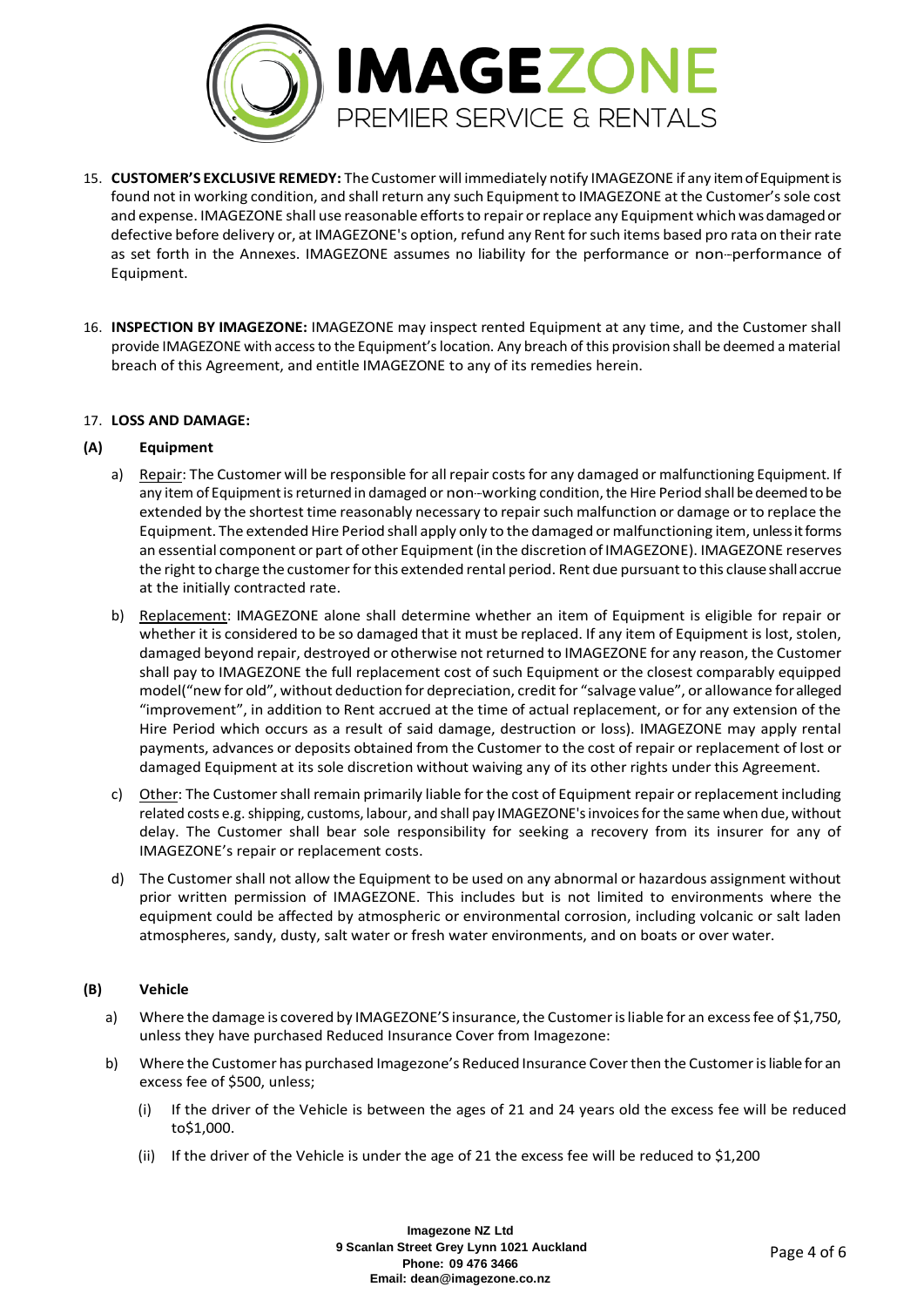

- (iii) If the driver of the Vehicle has had their license for less than 12 months the excess fee will be \$1000
- c) Where the damage is not covered by IMAGEZONE's insurance (for example damage to tyres) or if IMAGEZONE'S insurer declines cover for any reason the Customer shall be liable for the full amount of damage/loss.

#### 18. **DEFAULT AND BREACH OF TERM:**

- a) In the event of:
	- (i) default by the Customer in the payment of Rent under this Agreement; or
	- (ii) breach of, failure to perform or observe any of the terms, covenants or conditions of this Agreement when due; or
	- (iii) the Customer assigning or attempting to assign the Equipment or any interest therein as security or otherwise, or
	- (iv) any lien or encumbrance being placed against any item of the Equipment by any person or entity claiming rights against the Customer; or
	- (v) the Customer becoming insolvent or executing an assignment for the benefit of creditors; or
	- (vi) a voluntary or involuntary petition in bankruptcy being filed by or against the Customer; or
	- (vii) the Customer misusing, mishandling or damaging the Equipment and/or refusing to provide IMAGEZONE access to inspect it; or
	- (viii) the Customer attempting to remove the Equipment from New Zealand without IMAGEZONE's prior written consent; or
	- (ix) any legal process of any kind being initiated with respect to IMAGEZONE's Equipment,
- b) then, IMAGEZONE may, at its option, exercise one or more of the following remedies:
	- (i) declare the entire amount of Rent payable under this Agreement to be immediately due and payable from the time of breach; or
	- (ii) sue for and recover all Rent or other sums due or payable under this Agreement; or
	- (iii) take possession of the Equipment without demand or notice and without liability for trespass or other damages in connection with such taking, the exercise of any of the foregoing remedies not amounting to a termination of this Agreement unless IMAGEZONE notifies the Customer thereof in writing; however, in addition:
	- (iv) IMAGEZONE may terminate this Agreement at its reasonable business discretion, and may recover from the Customer the difference between any Rent which would have accrued for any continued Hire Period and the Rent IMAGEZONE may actually receive from re--renting such Equipment (if any); and
	- (v) IMAGEZONE may pursue any other remedy at law or in equity, and all such remedies are cumulative and may be exercised concurrently or separately.

In the event IMAGEZONE is required to take any legal or other action to enforce this Agreement or secure payment for damages or lost Rent, including arbitration or any other form of alternative dispute resolution, IMAGEZONE shall be entitled to recover attorney fees, expert witness fees, and all other costs of such action(s), regardless of whether the Customer or its insurer is held ultimately responsible for IMAGEZONE's damages or loss.

19. **APPLICABLE LAW:** This Agreement shall be deemed to have been made in New Zealand and shall be interpreted and governed in accordance with the laws of New Zealand.

> **Imagezone NZ Ltd 9 Scanlan Street Grey Lynn 1021 Auckland Phone: 09 476 3466 Email: dean@imagezone.co.nz**